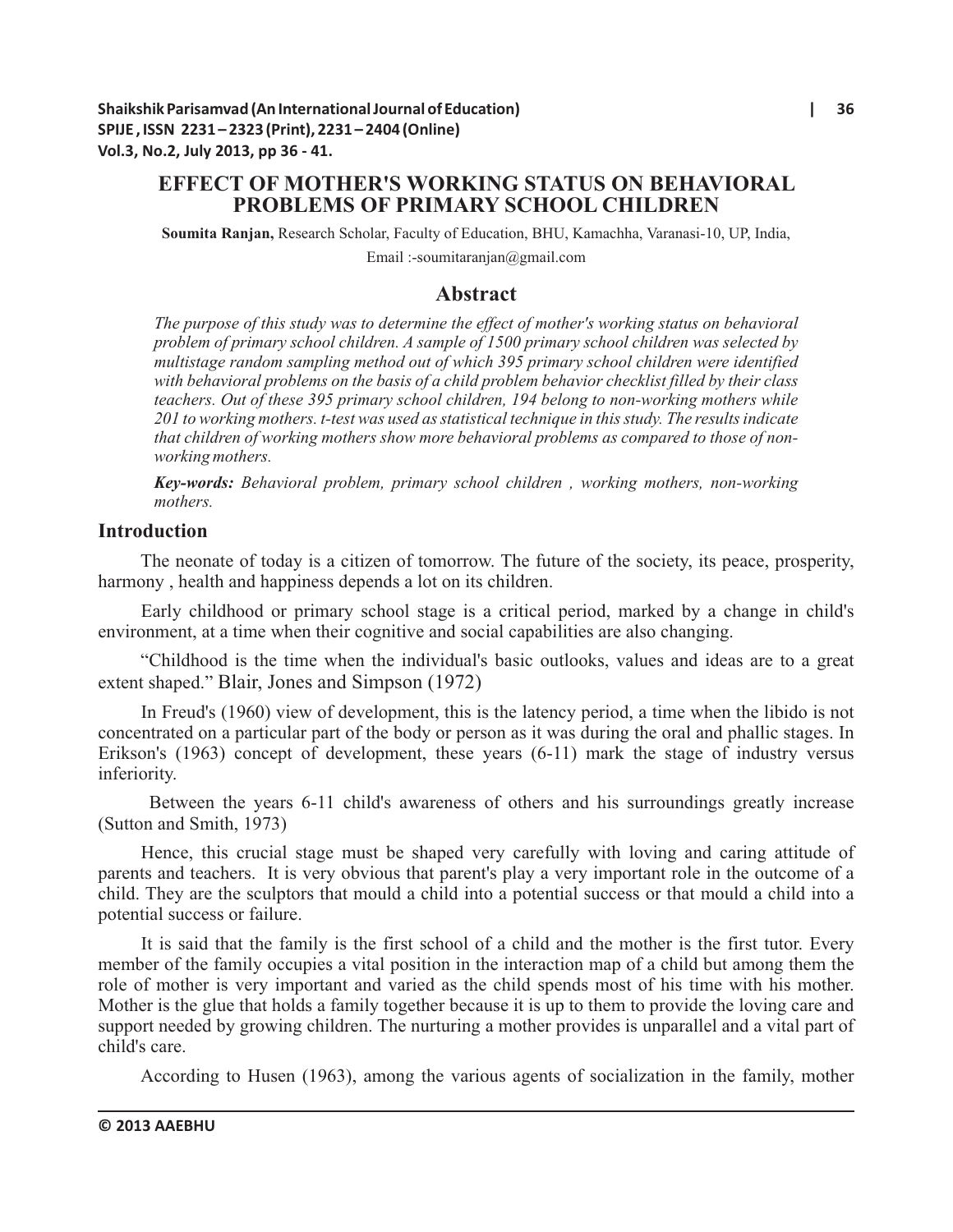#### **SPIJE, Vol.3, No.2, July 13 | 37**

plays a distinct and important role in development of personal characteristics, social behavior, emotional adjustment, motivation and many of the such traits.

The term behaviour refers to the way a person responds to a certain situation or experience. It is affected by temperament, which is made up of an individual's innate and unique expectations, emotions and beliefs. Most children learn to regulate their reactions and feelings over time in the early years through emotional connections with significant others. All children sometimes disobey adults or behave badly or breaks the rules accepted in their family and community so there is nothing to worry about but if the child is continuously having some difficulty or continues to behave badly or cross the limits of ordinary childish mischief then it comes under behavioral problems and becomes a matter of great concern as this sort of behavior can affect a child's development , achievement and can interfere with their ability to lead a normal life with family and society. These problem behaviours can be broadly classified under five dimensions as cognitive, physical, emotional, social and moral. Cognitive dimension includes problem in concept formation, learning disability, difficulty in concentration etc.Frequently blinking of eyes, speech problems, vomiting problem etc. come under physical dimension. Aggression, highly sensitive, anxious etc. come under emotional dimension. Children who are poorly coordinated or prefer being with older or younger kids have social problems. Likewise stealing. telling a lie, showing boasting nature etc. come under moral dimension. These problems can occur in children of all ages but very often they start in early life or primary school stage.

Social behavior is defined as the interaction which takes place between human organism and his environment. It may be classified on the basis of social processes involved in it such as adjustment, cooperation etc. The years from 6-11 are a time of great increase in social development. It is socially a most decisive stage.( Erikson,1963)

Between the years 6-11 child's awareness of others and his surroundings greatly increase (Sutton and Smith, 1973)

The ideal living environment that a mother can provide for the children, so that they may develop a good social behavior is a warm caring home. It is up to the mother to teach the child through love so that they will grow up into a caring well- rounded person.

Hence, in this world no one can take the place of a mother. Mothers are a role model for their children.

But as time changes, mother change to meet the new roles than they are expected to play. Gone are the days when most mothers just cared for the family and the home.

Either to cop up the need or to maintain social status, now a days, many mothers are also going out and participating in increasing family income to provide better facilities and living standards to their children.

Mothers today are a lot of things to a lot a people but still have to play the mother's role. All mothers are expected to provide support, loyalty and unconditional love towards their family. But while performing the dual roles, as income earner and child care provider they are getting too little time to spend on children as compared to non-working women.

Few researches in developing countries found that working women spent less time on child care as compared to non-working women ( Basu & Basu,1991: Shivakami, 1997 for india; Paolisso et. al 1991 for Kenya). Mother's time investment in child care is presumed to be strongly influenced by whether she is economically active or not. Women when participate in the labor market are believed to spend less in maternal activities.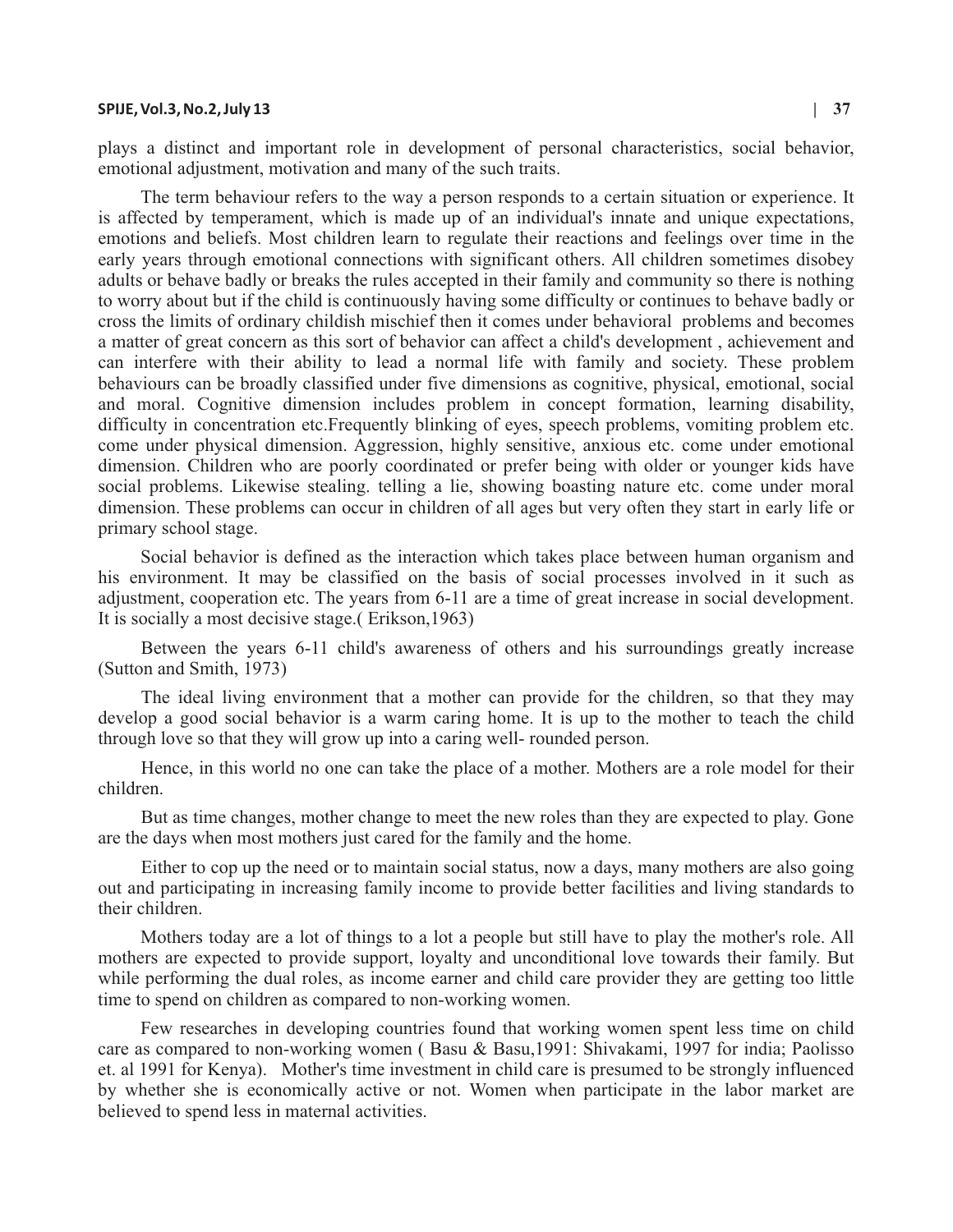Also, working women may not be able to provide care with the same intensity to their children as non-working women. This results in development of behavioral problems in children of working mothers. They feel lonely, become awkward, absent minded, develop inferiority complex, become aggressive, attention deficit hyperactive, nervous, cognitively fatigue, become shy, fearful, develop bad habits as lying, stealing etc. as there was no one to shape their behaviors in an appropriate way.

This working status of mother can affect a child's development and can interfere with their ability to adjust themselves to lead a normal life. These kind of problematic behaviors of children put a huge strain on family as well as on the society.

**Need of the study –** Many people are of different views regarding effect of mother's working status on behavioral problems of children. Some have the opinion that children of working mothers suffer so much and get neglected as they get a little time to spend on their children. Hence behavioral problem develop in their children but some are of the view that children of working mother become self confident, obedient, punctual etc.They get mature earlier. Hence this conflict of opinions stimulated the researcher to conduct the present investigation to find out whether there is any difference in behavioral problems of primary school children of working and non-working mothers.

### **Definition of the key terms-**

**Behavioral problems**- problems in someone's behaviors which create difficulty in adjusting oneself according to the surrounding is termed as behavioral problem.

**Primary school children-** Children of class IV and V are taken as primary school children.

**Working mothers**- Mothers engaged in some remunerative jobs are termed as working mothers.

**Non Working Mothers**- Mothers who are not engaged in any remunerative jobs or housewives are termeds as non working mothers.

#### **Objectives of the study-**

- 1. To find out the influence of mother's working status on behavioral problems of Primary school children.
- 2. To find out the influence of mother's working status on different dimensions of behavioral problems of primary school children.

#### **Hypotheses of Study( to be tested at 0.05 level of significance)-**

Following Hypotheses were formulated on the basis of objectives 1 and 2 respectively.

**Ho<sup>1</sup>** – There would be no significant difference in behavioral problems of primary school children of working and non working mothers.

**Ho2**- There would be no significant difference in different dimensions (cognitive, physical, emotional, social, moral) of behavioral problems of primary school children of working and nonworking mothers.

**Sample and Sampling Method-** A sample of 395 primary school children from a major sample of 1500 children of Varanasi District was selected by multistage random sampling method out of which 194 belong to non working and 201 to working mothers.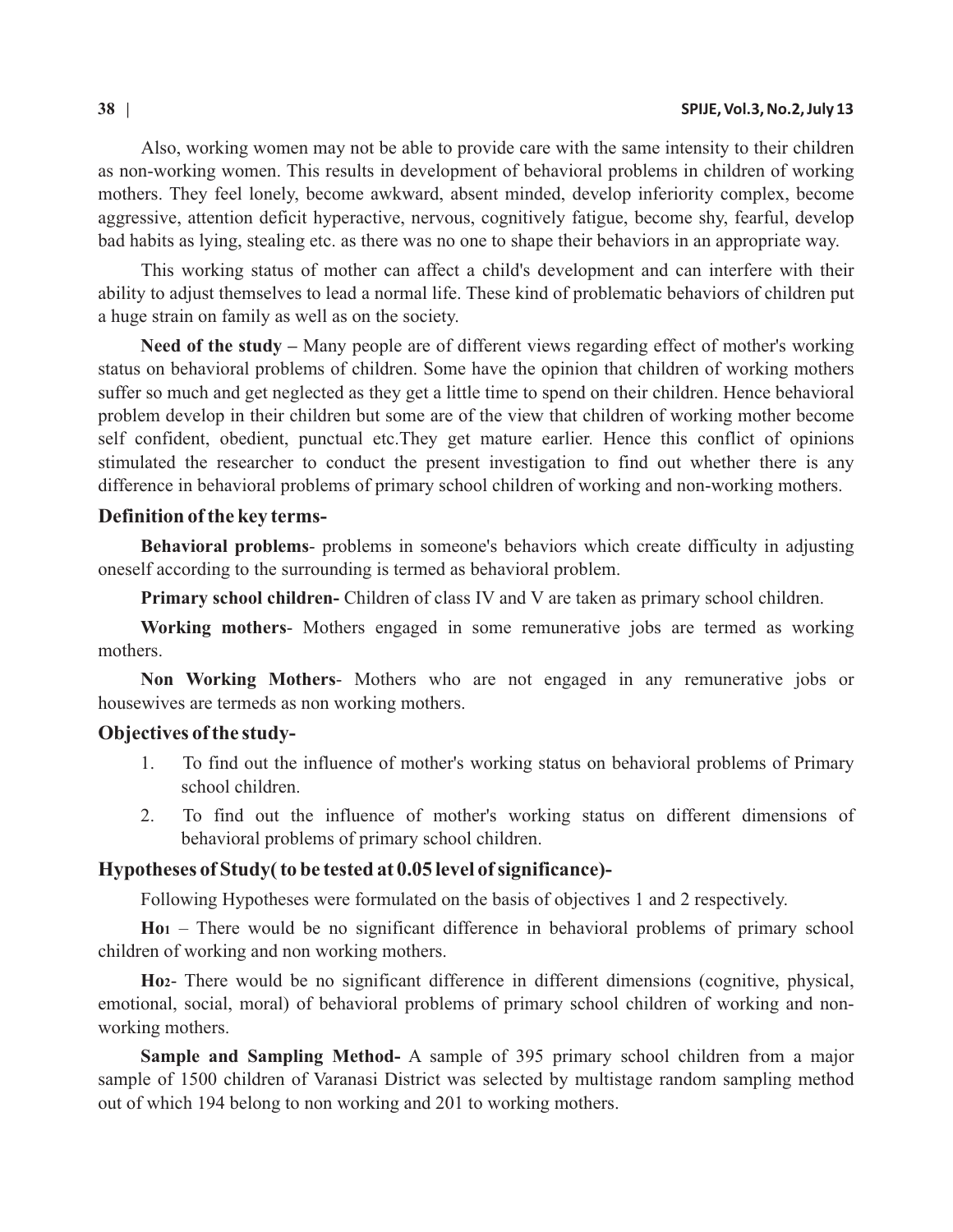#### **SPIJE, Vol.3, No.2, July 13 | 39**

**Tool used –** for measuring behavioral Problems, a child problem behavior check list was developed by the investigator. The child problem behavior checklist contains 70 items regarding various dimensions of behavioral problems related to primary school children. It tries to occupy most of the behaviour problem of children belonging to different dimensions of behavior such as cognitive, physical, emotional, social and moral. Items1-15 belong to cognitive dimension,16- 31 belong to physical, 32- 45 belong to emotional, 46-60 to social and 61- 70 belong to moral dimension of behavior. The items are coded on a 3- point scale that rate frequency of specific behavior problem( mostly, sometimes,rarely). If the child shows the problem behavior 'mostly',he/she will be awarded three marks, if 'sometime', then two, but if shows 'rarely', then one mark will be awarded. Hence as per the checklist, the maximum scor will be 210 while the minimum will be 70. A personal datasheet was also been prepared by the investigator to gather the required information regarding personal details of the child.The reliability of the check list was determined by split – half method and found as 0.78. Content validity of the tool was established through consultation of the experts in the field of education and psychology. The reliability computed was found to be 0.78.

#### **Procedure-**

The responses marked by the class teachers on the behavioral problem check list for the primary school children related to them were scored, tabulated and analyzed using appropriated statistical technique. On the basis of total behavioral problem scores of 1500 primary school children, children with a score of 92 and above i.e. third quartile and above, have been choosen as children with behavioral problem. Their number is 395.

#### **Data Analysis :**

A hypotheses **-** wise analysis and interpretation have been given below-**Ho1- There would be no significant difference in behavioral problems of primary school children of working and non – working mothers .** 

| Table 1:- Mean, SD and t-Value of behavioral problem of primary school children belonging to |
|----------------------------------------------------------------------------------------------|
| working and non working mothers.                                                             |

| Group      |     | M      | SD     | t-Value | Sig. Level |
|------------|-----|--------|--------|---------|------------|
| <b>Non</b> | 194 | 106.22 | 15.370 | 12.706* | 0.05       |
| working    |     |        |        |         |            |
| working    | 201 | 129.80 | 20.971 |         |            |

\*Significant at 0.05 level

#### **Interpretation-**

Table 1 shows behavioral problems of primary school children of working and non- working mothers. The t-value is12.706 which reveals that there is significant difference in the behavioral problems of primary school children of working and non working mothers as t- Value found is significant at 0.05 level of significance. Therefore, null hypothesis is rejected. The mean score of behavioral problem primary school children belonging to working mothers is high which indicates that children of working mothers possess more behavioral problems in comparison to those of non working mothers.

**Ho2- There would be no significant difference in different dimensions (cognitive, physical, emotional, social, moral,) of behavioral problem of primary school children of working and nonworking mothers.**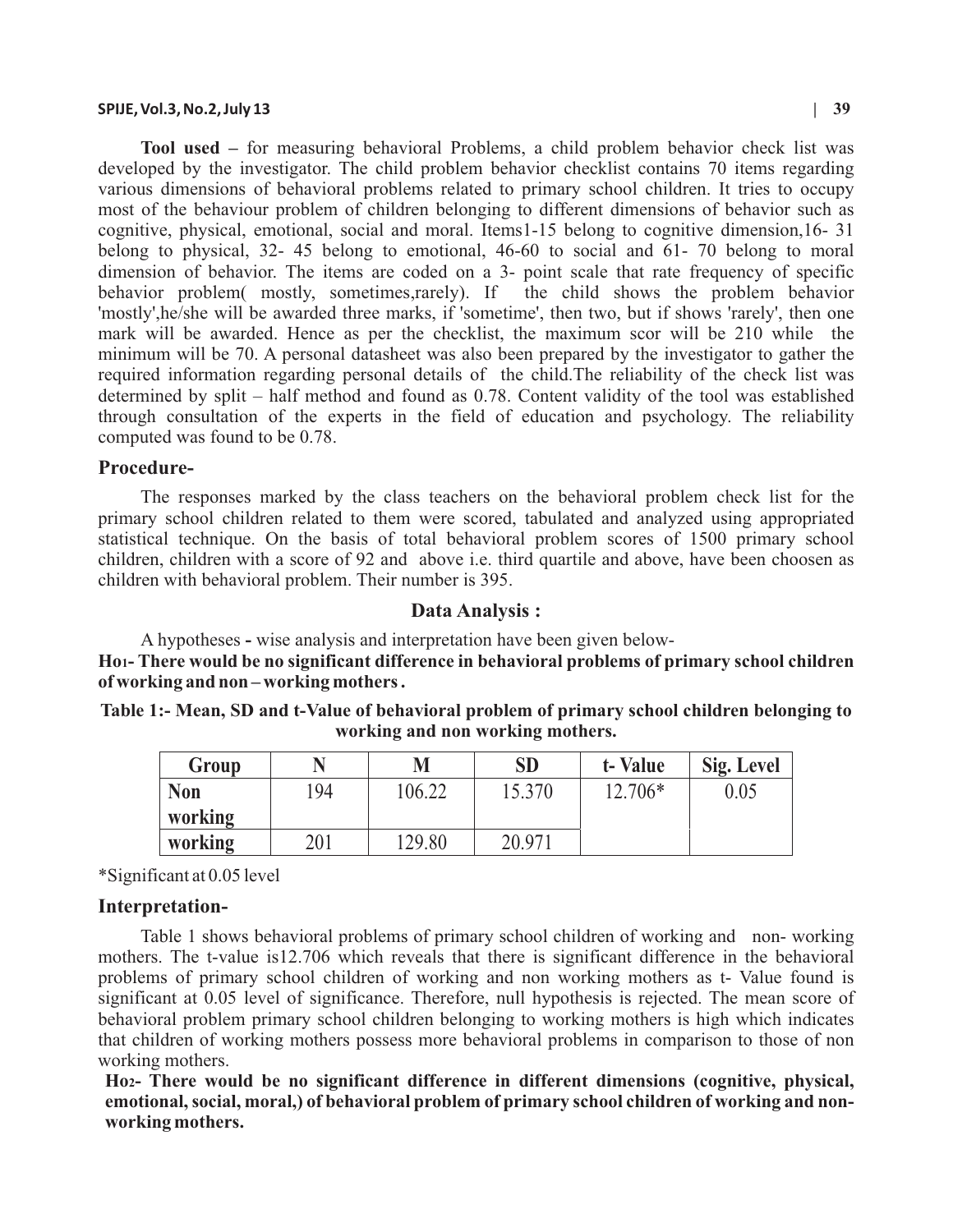| <b>Groups</b> | Cognitive   |           |             | <b>Physical</b><br><b>Emotional</b> |             |           | <b>Social</b> |           | <b>Moral</b> |           |
|---------------|-------------|-----------|-------------|-------------------------------------|-------------|-----------|---------------|-----------|--------------|-----------|
|               | dimension   |           | dimension   |                                     | dimension   |           | dimension     |           | dimension    |           |
|               | <b>Mean</b> | <b>SD</b> | <b>Mean</b> | <b>SD</b>                           | <b>Mean</b> | <b>SD</b> | <b>Mean</b>   | <b>SD</b> | <b>Mean</b>  | <b>SD</b> |
| Non-          | 24.63       | 5.761     | 21.70       | 5.416                               | 21.15       | 4.654     | 22.59         | 4.693     | 16.20        | 3.534     |
| working       |             |           |             |                                     |             |           |               |           |              |           |
| Working       | 29.08       | 6.708     | 26.56       | 6.284                               | 27.14       | 6.080     | 27.94         | 7.019     | 19.25        | 4.304     |

**Table 2.1- mean and standard deviations of behavioral problem scores of primary school children of working and non-working mothers on different dimensions of behavior.**

The obtained results are the clear indicative of the higher mean value of children of working mothers as compared to those of non- working mothers which shows that children of working mothers have more behavioral problems on all dimensions as compared to those of non working mothers. The t-value calculation between the behavioral problem scores of children working and non-working mothers on various dimensions of behavioural problems are as follows.:

**Table 2.2** t-values of primary school children of working and non- working mothers on different dimensions of behavioural problems.

| Cognitive | <b>Physical</b> | <b>Emotional</b> | <b>Social</b> | <b>Moral</b> |
|-----------|-----------------|------------------|---------------|--------------|
| dimension | dimension       | dimension        | dimension     | dimesion     |
| $7.071*$  | $8.223*$        | $10.976*$        | 8.860*        | 7.689*       |

\*Significant at 0.05 level

**Interpretation-** It can be interpreted from the above table that calculated t-value between the mean scores of behavioral problem of primary school children working and non- working mothers differ significantly on all dimensions ( cognitive, physical, emotional, social, moral) at 0.05 level of significance. Thus, the null hypothesis is rejected which reveals that children of working mothers differ significantly from those of non-working mothers on all dimensions of behavioral problem. The related means of behavioral problem scores of primary school children of working mother in all dimensions of behavioral problem is higher than those of non-working mothers which proves that primary school children of working mothers have more behavioral problems in all dimensions of behavior than those of non working mothers.

The above finding is supported by the study of Moatz M et. al (2004),who studied on prevalence and risk factors of emotional and behavioral problems among school children and reported mother's occupation as one of the most important risk factors of developing emotional and behavioral disturbances in these children. Similar results were reported by Jackson A.P. (2003), who reported that behavioral problems of children depend on mother's depressive symptoms due to her employment status.

**Conclusion:-** On the basis of findings of the above study, it may be concluded that there is significant difference in the behavioral problems of primary school children of working and non working mothers and children of working mothers possess more behavioral problems in comparison to those of non working mothers. Children of working mothers differ significantly from those of non working mothers on all dimensions of behavioral problems like cognitive, physical, emotional, social and moral. This result has been supported by Lucas et. al.(2010), Kelly. J. Khelleher et. al. (2006), Moatz, M.et.al (2004). So, what we may do is that we must try to understand our